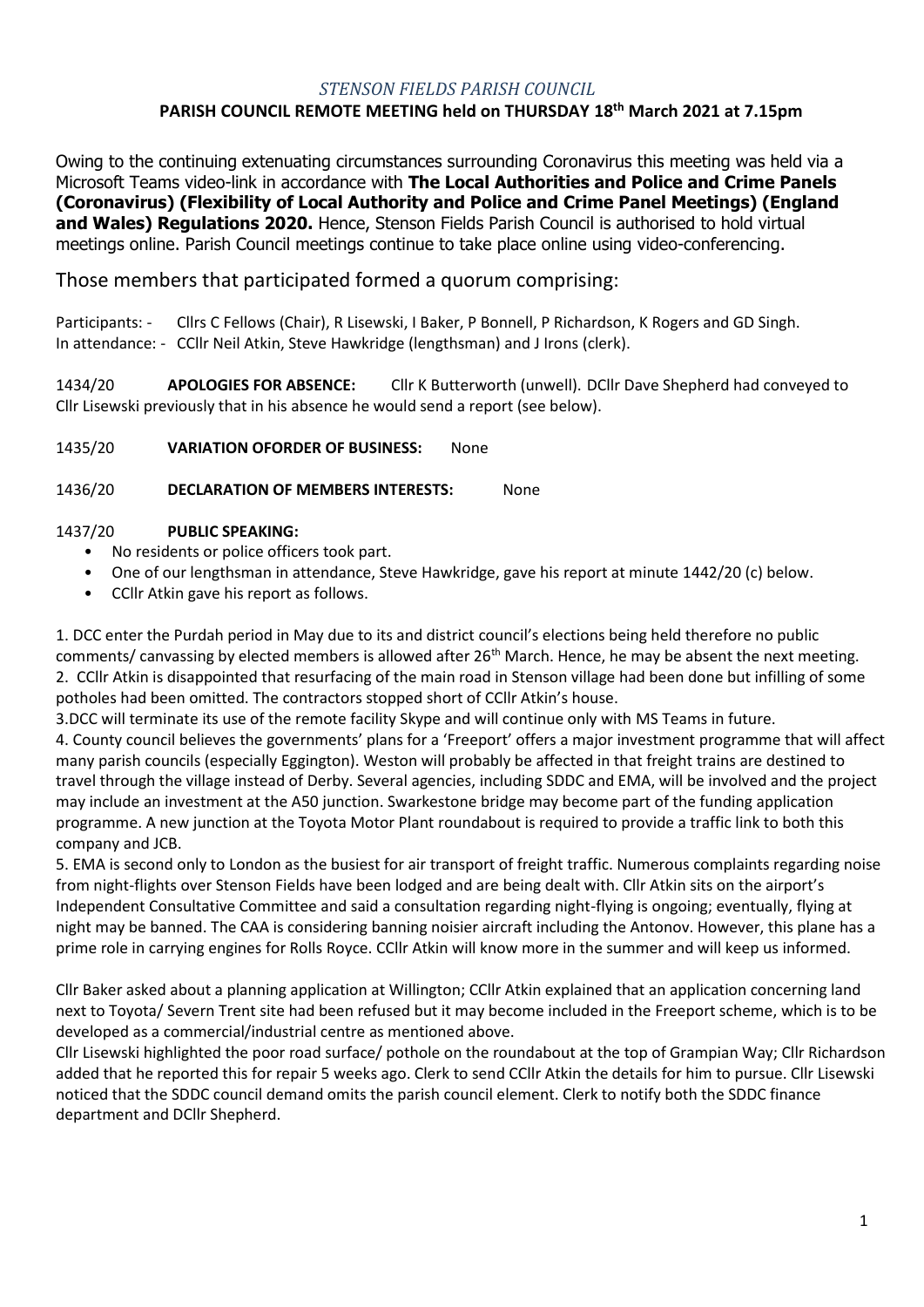# Stenson Ward South Derbyshire District Councillors' Report to Stenson Fields Parish Council - Thursday 18th March 2021

## **Infinity Garden Village - New A50 Junction**

Local press reports informed Stenson Ward residents that Derby City Council were to discuss and approve the proposed roundabouts which will provide access to the A50 Trunk Road and Derbyshire County Council will approve the layout shortly after. As a member of the Infinity Garden Liaison Group, Cllr Shepherd emailed South Derbyshire District Council's Head of Planning and Strategic Housing to complain that no member of the liaison committee was aware of this and that this was unacceptable. Whilst a report came before SDDC in 2019, a development of this nature should have been relayed to members, specifically to the councillors representing Stenson Ward. The Head of Planning responded with the following:

*The junction onto the A50 is a policy requirement which is necessary for the delivery of the IGV development. The Development Framework Document explains in more detail how this is to be undertaken and includes an ambition to discourage the use of Deep Dale Lane south of the A50 but it cannot include any requirement for a green way as this only ability to achieve this is within the IGV site and not to the south of the A50.*

*In addition to the work through the IGV Liaison Group, the application was also reported to the SDDC Planning Committee in 2019 and no objections in principle were raised, subject to several mitigations.*

As members of the minority group on South Derbyshire District Council, Stenson Ward councillors opposed the Infinity Garden Village proposal from day one but were outvoted. The reason for our opposition was the effect on the infrastructure resulting from the development of a further 1200 dwellings identified in the Expression of Interest, this is in addition to the 2000 homes agreed under the Local Plan - part 1. As a member of the liaison group, Cllr Shepherd has a copy of the Development Framework Document, v2.2 (Draft) dated February 2018 which does not have the information referred to above and has asked for Members of the Infinity Garden Liaison Group be provided with the latest copies.

Derby City and County councillors have voted to approve the scheme.

#### **South Derbyshire District Council – Council Tax will increase by 1.5% but it could have been lower.**

The South Derbyshire Council Tax which residents are required to pay for 2021/2022 was set at an increase of 1.5% at the meeting of the full council held on 1st March 2021. The Group Cllrs Shepherd and Singh are members of asked that no increase in Council Tax be made but it was clear that the two other Groups would outvote it. Cllrs Shepherd and Singh and members of their Group compromised on 1%. Unfortunately, the Independent Group proposed 1.5% which was accepted on a recorded vote, Cllrs Shepherd and Singh and all their Group voted against the increase. There are residents who have been on furlough for months and will find any increase a financial burden. South Derbyshire District Council has good reserves which could stand a lower increase, whilst Stenson Ward councillors recognise that there is uncertainty regarding future Government funding, the pandemic has caused problems for families, we missed an opportunity to mitigate financial pressure for residents.

### **Infinity Garden Village (IGV) Liaison Group 3rd March – Report**

Cllr David Shepherd had requested that representatives of Derbyshire County Council Education Department and (DCCED) Derbyshire NHS Clinical Commissioning Group (CCG) attend the March meeting. Residents and councillors have questions to ask regarding the Primary and Secondary school provision and why the CCG opposes the Stenson Ward SDDC councillors, Shepherd and Singh's request that a medical facility be established on the development site south of Wragley Way. Stenson Ward councillors believe that the 2000 houses envisaged by the SDDC Local Plan – part 1 and a further 1200 under the IGV proposal requires a medical facility on the site.

• Education - Secondary School – The DCCED representative said the new secondary school which will be located on Infinity Park Way but is not likely to be established until at least 2023 and could be later. Stenson Ward councillors Shepherd and Singh have made the case for the secondary school to be within walking distance of the site of the houses built south of Wragley Way not miles away on Infinity Park Way. The DCCED representative was asked by Cllr Shepherd if free travel will be available for pupils who travel more than three miles to the school, this was confirmed. He also asked if the normal area had been defined (the area from which the pupils will be drawn). He was told that consultation regarding the normal area will take place. The Derbyshire County Councillor for Melbourne is quoted as saying that the new secondary school "should help to secure that our children from Ticknall and Melbourne can be confident of school places". Is this the reason for the location of the secondary school so far away from Wragley Way since those children are currently bussed to Chellaston school?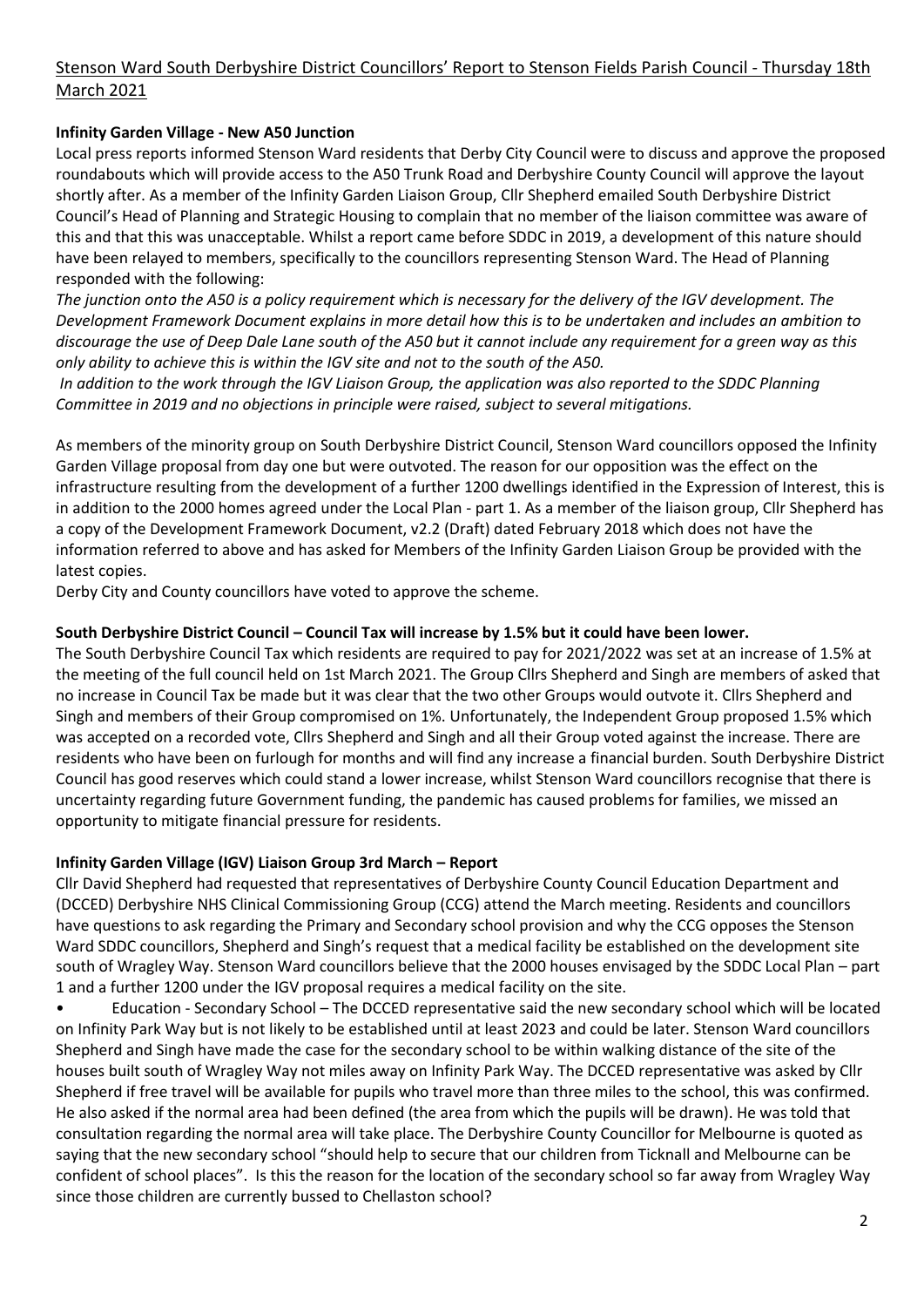• Education – Primary School – It was reported that the primary school will be funded by Section 106 money.

• Medical Facility – Once again, a representative from the Derbyshire NHS Clinical Commissioning Group failed to attend the IGV Liaison Group meeting.

# **East Midlands Freeport – What Effect will it have on Stenson Ward?**

It is claimed that the choice of the East Midlands will generate 60,000 new jobs which is to be welcomed. The Freeport will benefit from the ability to import goods without having to pay import duties. The bid was based on three sites, East Midlands Airport, Ratcliffe Power Station and the "Intermodal Park" near to the Toyota site. Whilst the initiative to create jobs is to be greatly welcomed, what will the transport needs and traffic flows created by the Freeport have on Stenson Ward?

# **Cllrs Shepherd and Singh ask for a Covid-Vaccination Venue near Stenson Ward?**

Your Stenson Ward, Cllrs David Shepherd and Lakhvinder Singh wrote to the Derbyshire NHS Clinical Commissioning Group (CCG) on 24th February asking that the high infection rate in Stenson Fields be treated as a high priority. See the correspondence below in italics:

*Stenson Fields has the highest Covid -19 infection rate in Derby. We recognise the pressure that the NHS is under and wish to record our thanks to all the NHS workers and volunteers who have responded so well. As councillors for Stenson Ward, Cllr Lakhvinder Singh and I are shocked to learn that to this unprecedented situation. We expressed our concern to the Chief Executive of South Derbyshire regarding the lack of vaccination facilities for our residents and was informed that the Arena at Pride Park would be utilised. It now appears that, despite the impressive vaccination process, more localised solutions must be considered. Areas in Derby which formerly were hot-spots have now been surpassed by Stenson Fields and other parts of South Derbyshire. We ask the NHS to undertake the measures which resulted in the much-needed reduction in those areas to be introduced in Stenson Fields, to consider fast tracking residents who are currently outside the target population, and local vaccination centres to be utilised. Cllr Singh and I consider that Stenson Ward is poorly served regarding medical facilities; we have been in contact with Derbyshire NHS CCG regarding allocating a medical centre to serve the current residents of Stenson and Sinfin Wards and the additional demand which will result for the 3000 dwellings planned for south of Wragley Way. The current infection rate in Stenson Fields could well be mitigated by such a facility in any future pandemic.*

Cllrs David Shepherd and Lakhvinder Singh – end.

1438/20 After overcoming technical difficulties Cllr Rogers joined the meeting at 7.48pm.

1439/20 **TO APPROVE THE MINUTES OF THE PARISH COUNCIL MEETING HELD ON 1 8th February 2021.** After a minor amendment these were approved and accepted as a true record and will be signed by the chairman at the next available opportunity.

# 1440/20 **CHAIRMAN'S ANNOUNCEMENTS AND REPORTS**

The chairman had been unwell recently and therefore missed a school governors' meeting, the IGV meeting and the remote planning meeting held on 10<sup>th</sup> March.

# 1441/20 **CLERK'S REPORT**

1. We still await the bank's completion of our application to use internet banking; due to the long delay the clerk today sent an ultimatum stating that we will close the account if this is not progressed in the next 7-14 days. 2. Residents' Census 2021 details should be submitted on 21st March or soon afterwards.

3. Stenson Fields Christian Fellowship asked whether it could hold an Easter Scavenger hunt around Stenson Fields and requested permission to hide Easter eggs around the locality. Residents/families find them on their walks then enter a prize giveaway raffle once they send us their secret code. They will be encouraged to keep hold of their eggs until the competition is over. Once Easter weekend is over, they will collect the remaining eggs that have not been found. Members **agreed** to allow this to be held subject to participants observing present Covid regulations.

4. Without any further action from the government, all local authorities including local councils must return to faceto- face meetings from 7<sup>th</sup> May. NALC is working with several national bodies to press the government to extend these regulations beyond this date and will continue to stress the urgency and importance of this issue. However, currently government has no plans to extend these regulations and so there is a possibility of returning to face-to-face meetings from 7<sup>th</sup> May. NALC's position remains that all local councils should continue to meet remotely while the regulations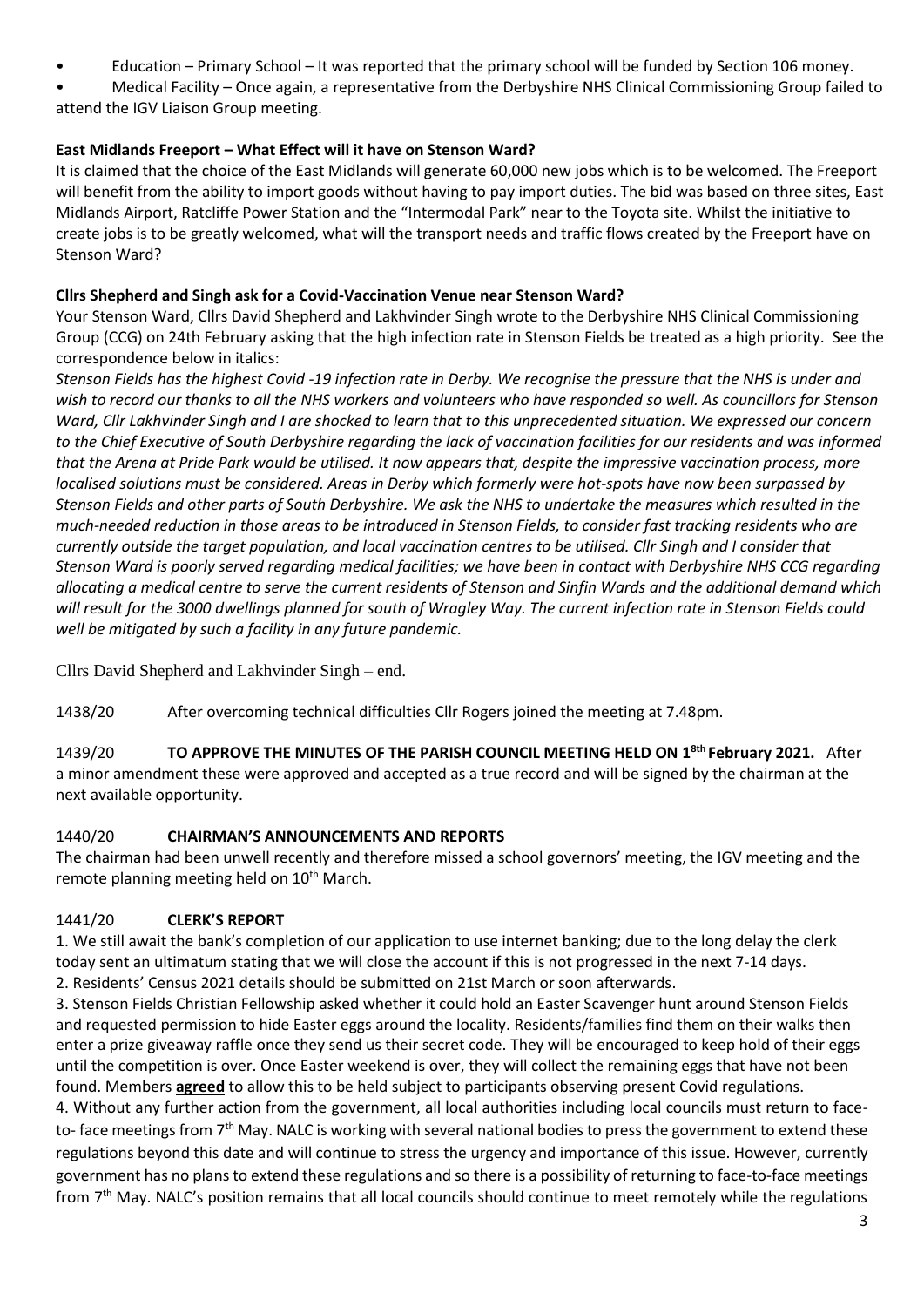are in force. It may transpire that we can continue to hold remote meetings after this date at our discretion rather than any decision being imposed on us. Hence, we await the government's ruling.

5. Biffa will increase its haulage rate for waste collection from £1.81 to £1.92 per m3; this has fallen from £2.19 per m3 2 years ago. The increase takes effect on 27<sup>th</sup> March.

## 1442/20 **Matters for Decision or Discussion:**

a) Police Issues/Speed Limits/Road Safety.

Cllr Lisewski believes that there is lack of acceptance and action from Highways over speeding traffic and the need for a pedestrian crossing on Stenson Road. His recent meeting in February with county council's Traffic and Safety team only reinforced their aversion to reducing the speed limit on Stenson Road (because most drivers travel at around 30mph) and to installing a pedestrian crossing here (which would cost c£50k). The chairman noted that council will persist in lobbying for a crossing and will keep pressure on the police to monitor the area for speeding. The T&S team also commented on VAS signs:

*'Requests for VAS are assessed against a set of criteria to establish whether there is justification for the introduction of a sign. As part of this assessment, we would normally only consider locating VAS displaying a speed limit at sites which have a history of a minimum of 6 injury collisions within a 1km length over the last three years, and where speed has been a contributory factor in some, if not all of these collisions. If a site does not meet the criteria a new VAS or changing an existing one would not be approved'.*

b) Saxon Gate at Newton Village Development, Stenson Road.

Cllr Lisewski thought that the balancing pond level had normalised although is still not at last year's level which indicates that remedial work is necessary. Meanwhile Cllr Baker added that it will need dredging again for which the developers are responsible until SDDC take ownership. Clerk to inform DCllr Shepherd.

c) Lengthsmen Scheme.

- Grass and weeds are rife in gutters; clerk to inform SDDC and ask for more regular attention to these this year.
- Steve reported large, discarded boxes and c15 black bags of waste in ditches at the southern end of Stenson Road. He was told by the Clean Team that these are too dangerous to collect. A suggestion that volunteers might collect this waste met with disapproval because of H&S liability issues. CCllr Atkin congratulated our lengthsmen over their stirling efforts in litter collection.
- Residents have asked Steve & Jane to collect litter that amasses on the side of the Stenson Road railway bridge that has no footway. However, as this poses too much of a risk this cannot be done.
- Cllr Baker rued that a glut of dog waste has appeared on Wragley Way. Steve has asked SDDC for a dog warden patrol, but they need details of days and times when the owners allow their pets to foul, otherwise they cannot investigate. Steve and Jane will continue to highlight this waste with marker pen.
- He asked the clerk for a list of upcoming meetings to display on notice boards; the clerk replied these can be found on our website.

The chairman thanked Steve for his report and both he and Jane for their litter-collecting service.

d) Environmental issues (Biffa, trees, bulbs, bins etc).

Cllr Rogers relayed a message from Cllr Butterworth requesting a litter bin at the north end of Arleston Lane. Members will consider this.

e) to consider installation of either fencing or play equipment at Ledbury Chase play area. Members voted on their preference for a perimeter fence which was **declined**. Discussion then revolved around the possibility of smaller more localised items of fencing surrounding individual pieces of play equipment. **Resolved:** CCllr Atkin to arrange a remote meeting with SDDC officers to discuss.

### 1443/20 **To consider planning application:**

DMPA/2021/0031 - The conversion of garage into living accommodation at 3 Hambledon Drive, Stenson Fields. **Resolved:** no objection.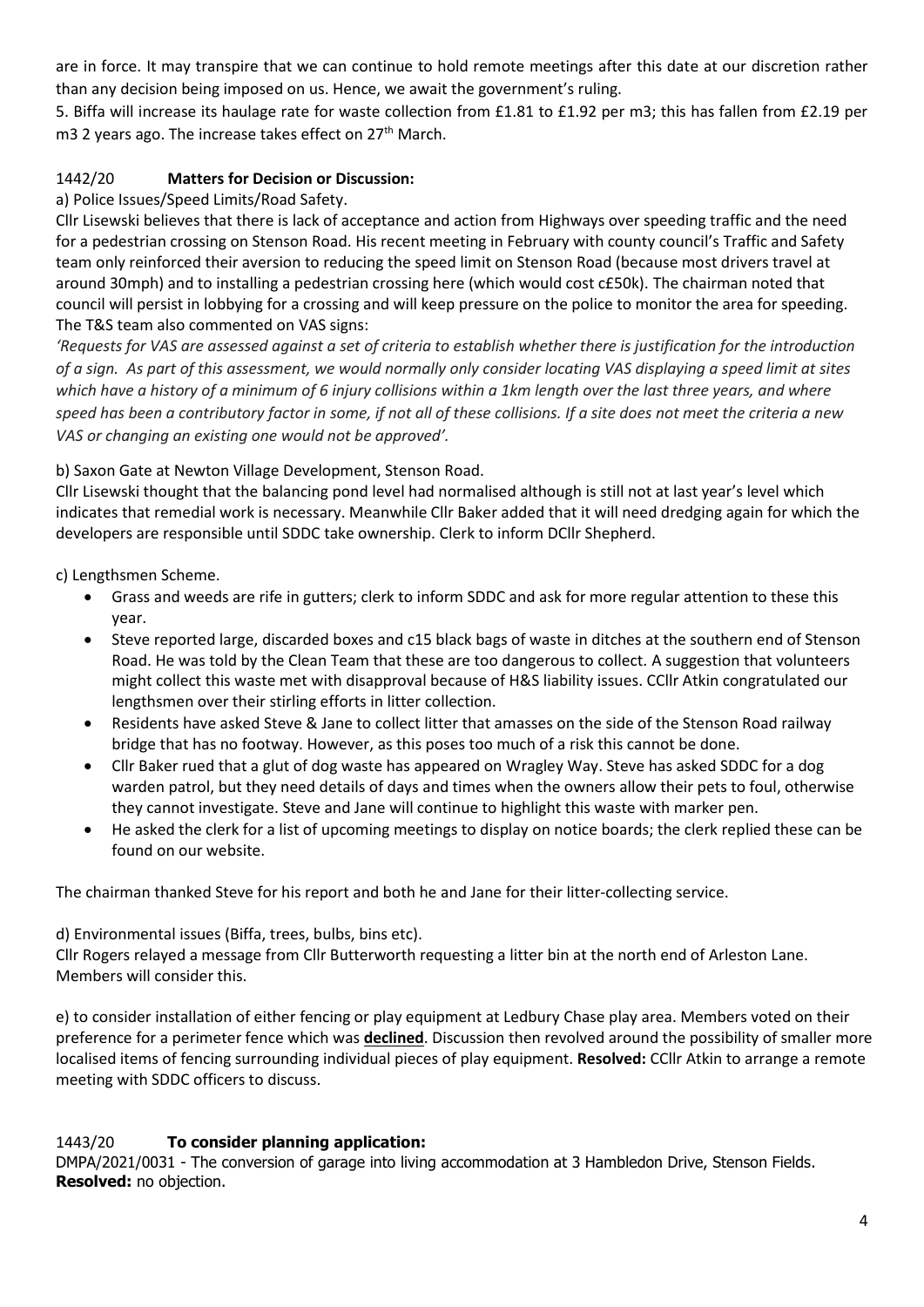# **Decision:**

DMPA/2020/1445 - The erection of extensions at 11 Merrybower Close, Stenson Fields. **Approved subject to conditions.** 

## **Consultation enquiries** with SDDC:

2 felled silver birch trees near to Tedworth Avenue.

Nac-Shak fast food outlet's unauthorised signs and a food business allegedly operating without planning consent. The Nac-Shak issue is ongoing, and we await district's decision over replacing the trees, which were among various items raised within the following meeting.

Members discussed the meeting held with SDDC's head of planning on 10<sup>th</sup> March.

| <b>Finance</b>                                                                                                                      |                                                           |
|-------------------------------------------------------------------------------------------------------------------------------------|-----------------------------------------------------------|
|                                                                                                                                     |                                                           |
| Payee-                                                                                                                              | Total £                                                   |
| J Irons – Clerk's salary 4 weeks to $12th$ February                                                                                 | 823.49                                                    |
| J Irons - clerk's expenses January - February (including clerk's March<br>pension return [£216.72] to be paid online on 19th March* | 253.92                                                    |
| J Hawkridge - Lengthsman pay 4 weeks to 12 <sup>th</sup> February                                                                   | 195.51                                                    |
| S Hawkridge - Lengthsman pay 4 weeks to 12 <sup>th</sup> February                                                                   | 195.51                                                    |
| HMRC -J Irons' NI January - February                                                                                                | 49.08                                                     |
| DALC - subscription 2021/22                                                                                                         | 815.32                                                    |
| Biffa - waste collection April - June 2021                                                                                          | 410.90                                                    |
| TOTAL                                                                                                                               | 2743.73                                                   |
|                                                                                                                                     | Accounts for Payment – cheques to be approved and signed: |

|                                     | *clerk's expenses comprise the following:                    |           |  |
|-------------------------------------|--------------------------------------------------------------|-----------|--|
| Shardlow to Stenson Fields & return |                                                              | £ 18.20   |  |
| Home allowance (£24 per 4-weekly)   |                                                              | £ 24.00   |  |
|                                     | Clerk's pension rtn in Feb paid online on 19th February      | £216.72   |  |
|                                     | Less overpayment taken in error last month                   | f(5.00)   |  |
|                                     |                                                              | £253.92   |  |
| (b)                                 | $Income - none$                                              |           |  |
| (c)                                 | Current Account Bank balance as at 26 <sup>th</sup> February | £ 2958.79 |  |

(d) as permitted under Financial Rules the clerk visited Cllrs Fellows and Baker on  $19<sup>th</sup>$  March to obtain signatures on cheques.

### 1445/20 **TO RECEIVE FEEDBACK AND REPORTS FROM COUNCIL REPRESENTATIVES ON OUTSIDE BODIES**

Cllr Rogers announced that a PPG meeting had been held the previous day and awaits information arising from it. A vaccination centre will be created at the Sinfin chemists (Wilsons Pharmacy). The chairman thanked Cllr Rogers for his report.

Cllr Lisewski voiced his dismay with the chairmanship of the IGV meeting adding that the chair did not allow free speech on some items. Also, the CCG sent notice of non-attendance 24 hours before the meeting without citing any reasons. This rankled because Cllr Lisewski expected to hear its views on provision of local medical facilities.

Some members were somewhat surprised at CCllr Atkin's suggestion that the new secondary school was primarily to serve the villages, such as Findern, Melbourne and Aston would not be for Stenson Fields.

1446/20 **ITEMS FOR INFORMATION** Clerk had circulated recent DALC newsletters and Coronavirus updates received through DALC's Zoom meetings and DCC news bulletins.

### 1447/20 **Agenda items for the next meeting.**

- Police Issues/Speed Limits/Road Safety;
- Saxon Gate at Newton Village Development, Stenson Road;
- Environmental issues (Biffa, trees, bulbs, bins, etc);